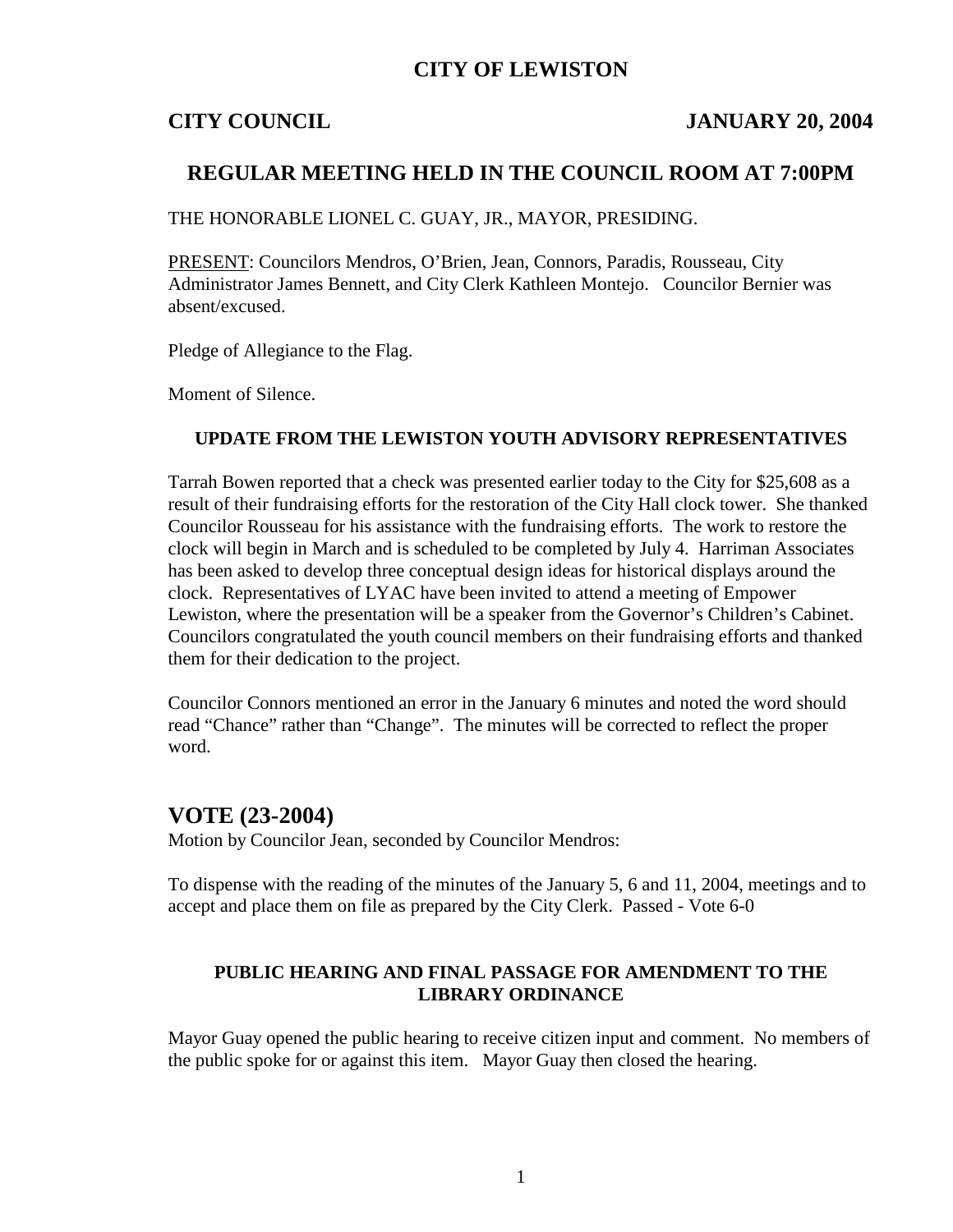# **VOTE (24-2004)**

Motion by Councilor Jean, seconded by Councilor Connors:

That the proposed amendment to the City Code of Ordinances, Chapter 48 "Library", Article II "Board of Trustees", Section 48-21 (a), receive final passage by a roll call vote. Passed - Vote 6-0

## **PUBLIC HEARING AND FINAL PASSAGE FOR LAND USE CODE REGARDING FRONTAGE**

Mayor Guay opened the public hearing to receive citizen input and comment. No members of the public spoke for or against this item. Mayor Guay then closed the hearing. Councilor Mendros noted that a member of the Planning Board voted against this amendment, and asked in the future, if a Planning Board member votes against a recommended change to the Land Use Code, that the Council be informed the reason why the member voted against it.

## **VOTE (25-2004)**

Motion by Councilor Jean, seconded by Councilor Paradis:

That the proposed amendment to Appendix A, Article II "Definitions", Section 2, "Definitions", of the City Zoning and Land Use Code, receive final passage by a roll call vote. Passed - Vote 6-0

## **PINE TREE DEVELOPMENT ZONES**

Mayor Guay opened the public hearing to receive citizen input and comment. No members of the public spoke for or against this item. Mayor Guay then closed the hearing.

Assistant City Administrator Greg Mitchell made a brief presentation outlining the Pine Tree Development Zone program, stating this is a new state program to encourage job growth in the areas of manufacturing, finance and targeted technology sector such as research and development firms. The City is planning to establish three zones in Lewiston: PTZ #1 will encompass the turnpike/Exit 13 area, Alfred Plourde Parkway and River Road areas; PTZ #1b will be the enterprise community area and PTZ #1c will be the fairgrounds business park area.

The Council action tonight is step one of a two phase process and step two will be final Council authorization, needed in about sixty days.

## **VOTE (26-2004)**

Motion by Councilor O'Brien, seconded by Councilor Jean:

Be It Hereby Resolved by the City Council of the City of Lewiston, that the City of Lewiston intends to participate in the Androscoggin Valley Region Pine Tree Development Zone Program, that the City Council hereby approves of the sub zones proposed for Pine Tree Zone designation on the attached maps, that the Androscoggin Valley Council of Governments, as the Pine Tree Zone application organizing entity, is authorized by the City to act on it's behalf regarding the Pine Tree Zone application and gaining State approval for the establishment of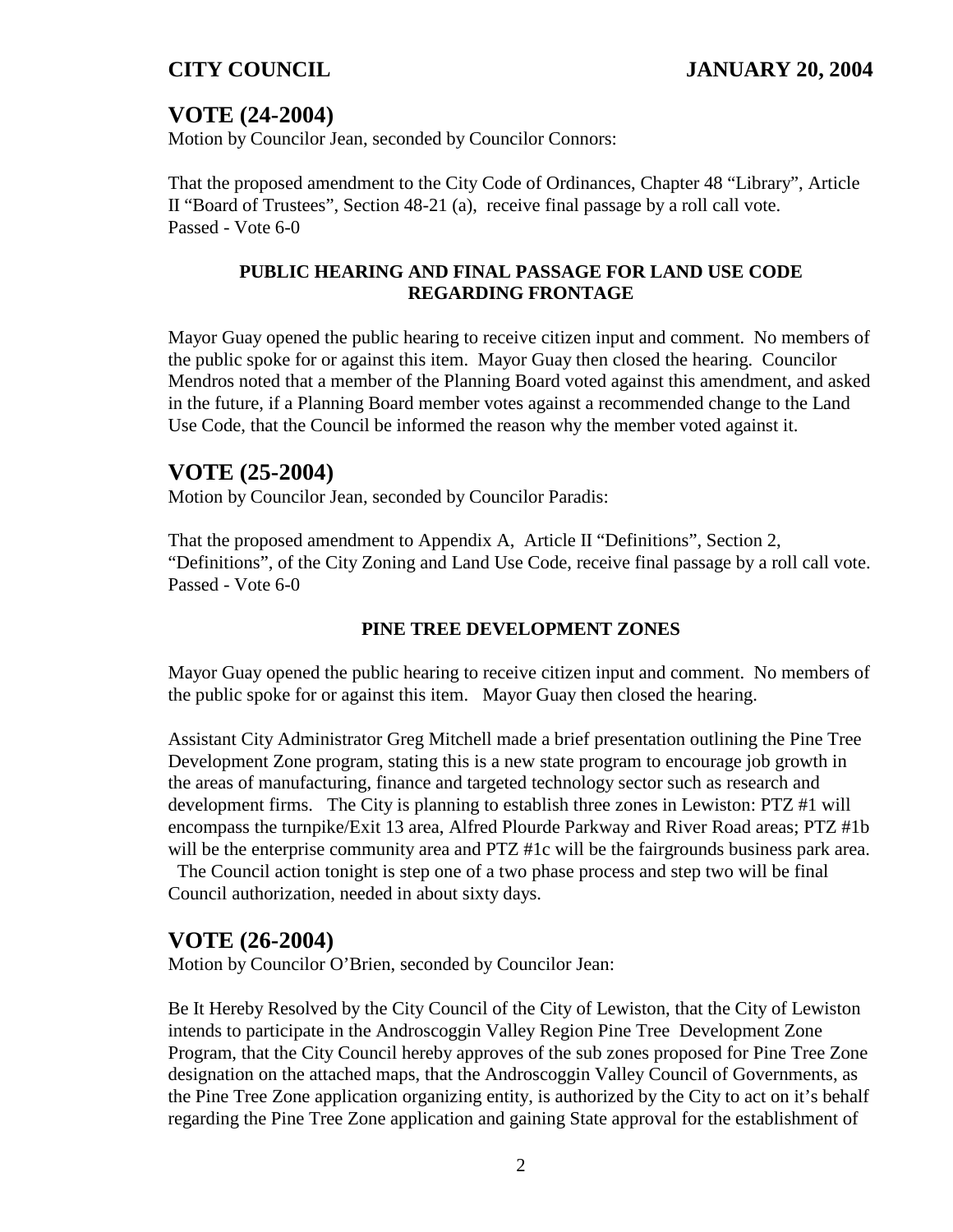the Androscoggin Valley Region Pine Tree Zone, and that the City Administrator is authorized to execute documents associated with the establishment of the Pine Tree Zone. Passed - Vote 6-0

### **EXPANSION OF WESTERN GATEWAY DEVELOPMENT DISTRICT**

Mayor Guay opened the public hearing to receive citizen input and comment. No members of the public spoke for or against this item. Mayor Guay then closed the hearing. City Administrator Bennett said that this change is to incorporate the remaining property at the Bates Mill complex, so now the entire Bates Mill property will be included within the Development District. This was done at the request of the Bond Counsel, to ensure that all future bond issues for the District are tax exempt.

## **VOTE (27-2004)**

Motion by Councilor Jean, seconded by Councilor Rousseau:

To expand the boundaries of the Western Gateway Development District to include all of the Bates Mill property as shown on the attached map, entitled *Proposed Expanded Western Gateway Development District, January 2004.* Passed - Vote 6-0

### **SPECIAL AMUSEMENT PERMIT FOR ELK'S LODGE**

Mayor Guay opened the public hearing to receive citizen input and comment. No members of the public spoke for or against this item. Mayor Guay then closed the hearing. Councilor Mendros stated that he is a member of the Elk's Lodge and will be recusing himself from this item.

## **VOTE (28-2004)**

Motion by Councilor Jean, seconded by Councilor O'Brien:

To grant a Special Amusement Permit for dancing and entertainment to Elk's Lewiston Lodge #371, 1675 Lisbon Road. Passed - Vote 5-0-1 (Councilor Mendros abstained.)

## **LIQUOR LICENSE AND SPECIAL AMUSEMENT PERMIT FOR CENTRAL MAINE CIVIC CENTER**

Mayor Guay opened the public hearing to receive citizen input and comment. No members of the public spoke for or against this item. Mayor Guay then closed the hearing.

## **VOTE (29-2004)**

Motion by Councilor Jean, seconded by Councilor Rousseau:

To authorize the City Clerk's Office to approve the liquor license application and special amusement permit for the Central Maine Civic Center, 190 Birch Street. Passed - Vote 6-0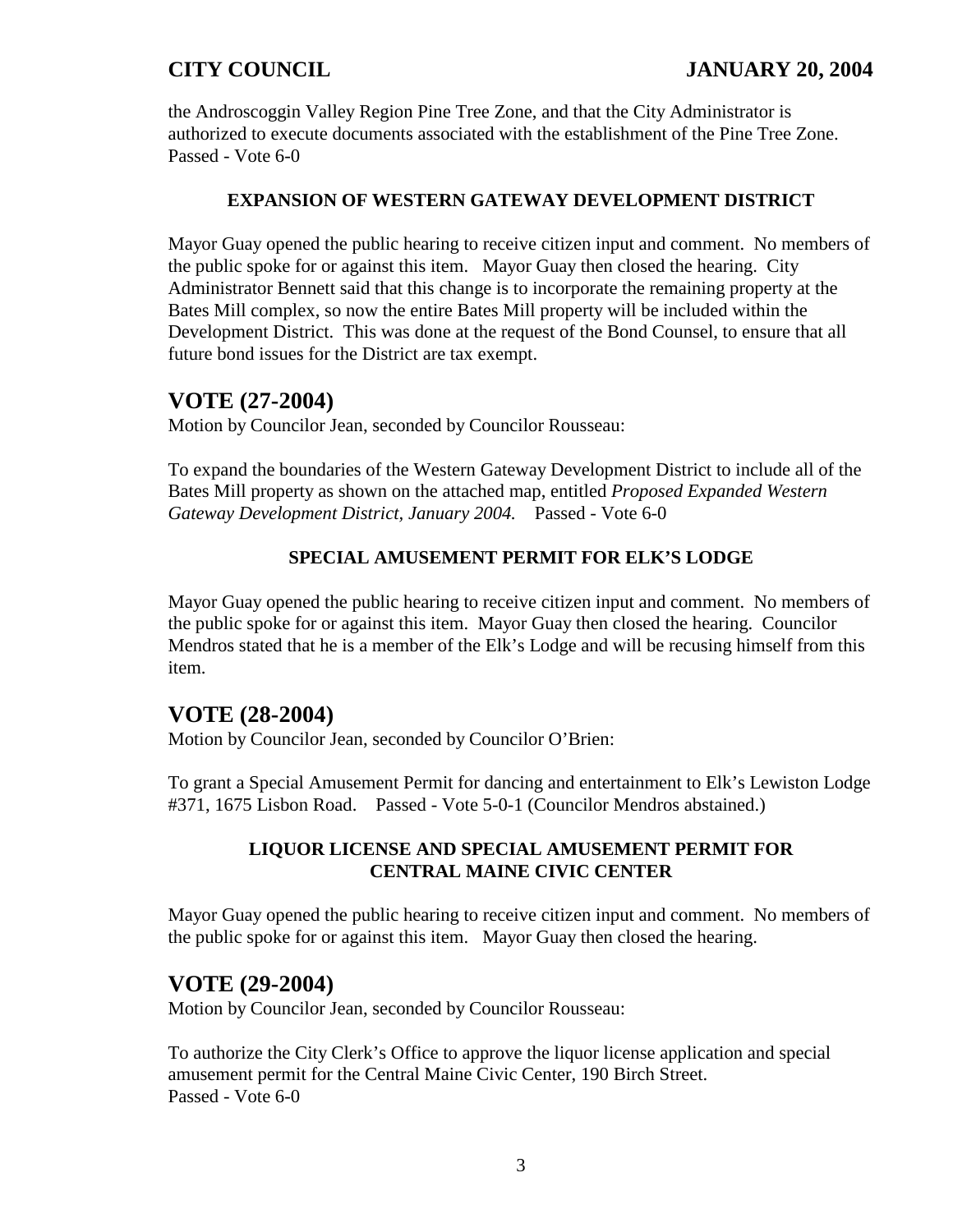## **CITY COUNCIL JANUARY 20, 2004**

### **APPOINTMENTS TO THE LEWISTON URBAN CIVIC CENTER ENTERPRISES, LLC**

The City Administrator said that this item is to discuss ideas for potential members to serve on the Lewiston Urban Civic Center Enterprises, Limited Liability Corporation (LUCCE, LLC) board of directors and to appoint the members accordingly. The LLC Board will be a nine member board with two year staggered terms. The City Administrator noted the importance of having board members who will have to answer to the citizen taxpayers and who will have a vested interest in the success of the operation, citing that concerns were expressed previously that board members of the Lewiston Mill Redevelopment Corporation were not a majority of municipal officials who need to answer directly the taxpayers regarding the tax rate and to be held accountable by the taxpayers.

Councilor Mendros, O'Brien, Rousseau and Paradis all expressed interest in serving on the LLC Board. The Councilors discussed having citizens serve on the Civic Center Advisory Board and municipal officials on the LLC Board. Councilor Mendros stated he has background and experience in coordinating large scale entertainment events and would welcome the opportunity to serve on the LLC. Councilor Paradis cited Councilor Rousseau's strong financial background and said his service would be valuable. It was recommended that a representative from the youth hockey program, a representative from the Maineiacs and a representative from the public sector partner all serve on the LLC as well.

## **VOTE (30-2004)**

Motion by Councilor Jean, seconded by Councilor O'Brien:

To nominate Councilors Paradis and Rousseau to serve on the LUCCE, LLC Board, each for a two year term, and to nominate Councilors Mendros and O'Brien to serve on the Civic Center Advisory Board. Passed - Vote 5-1 (Councilor Mendros opposed.)

## **VOTE (31-2004)**

Motion by Councilor Jean, seconded by Councilor O'Brien:

To hereby nominate the following individuals to serve on the Board of Directors for the Lewiston Urban Civic Center Enterprises, Limited Liability Corporation:

- 1) Lionel Guay, Mayor of Lewiston 2 yr term
- 2) City Councilor Normand Rousseau 2 yr term
- 3) City Councilor Mark Paradis 2 year term
- 4) Marc Poirier, Lewiston Youth Hockey Association representative 1 yr term
- 5) James Bennett, City Administrator 2 yr term
- 6) Phil Nadeau, Assistant City Administrator 1 yr term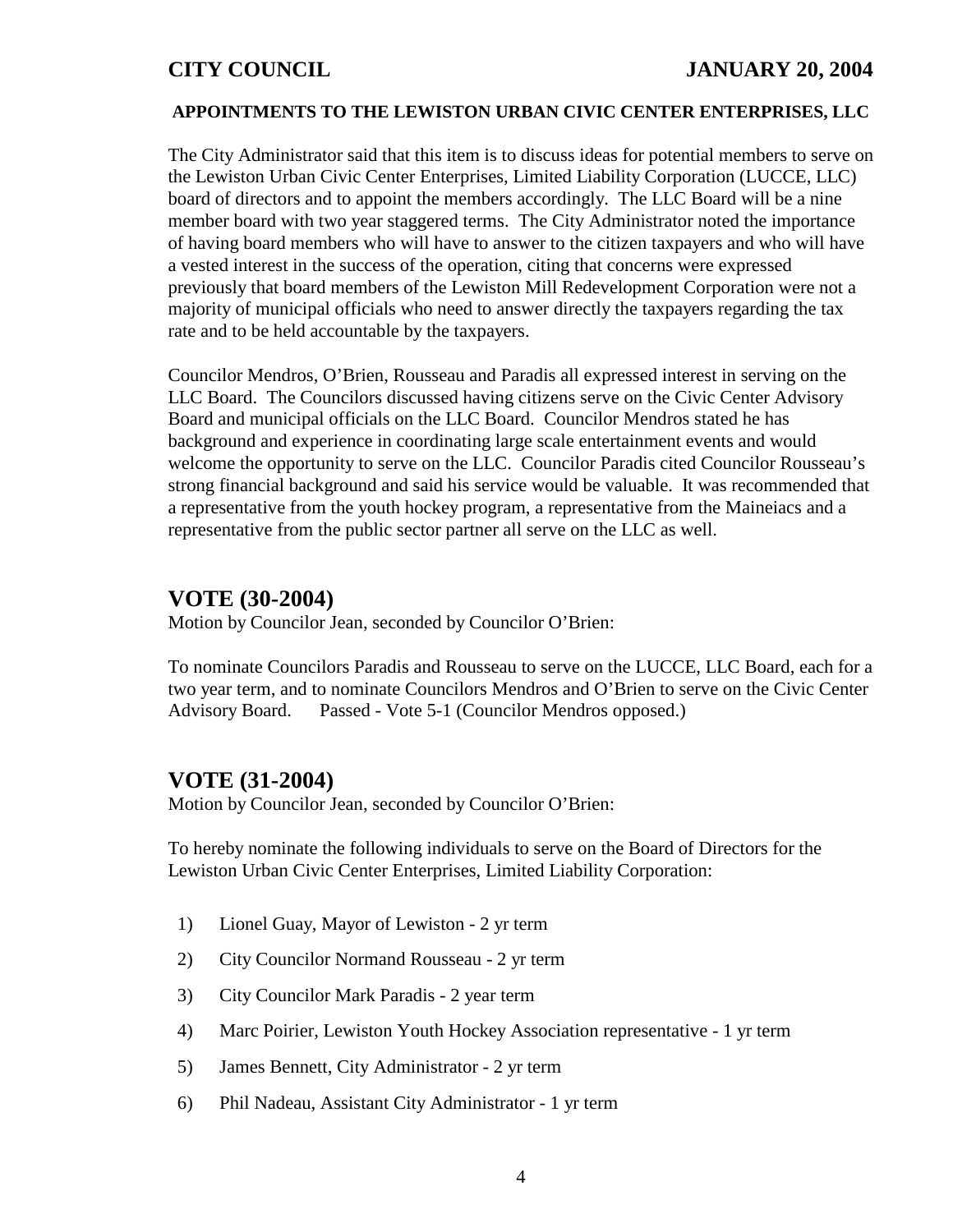- 7) Richard Metivier, Finance Director 2 yr term
- 8) Maineiacs Hockey Team representative Matt McKnight 1 year term
- 9) Public Sector partner representative 1 year term

and to direct the Community Facility Corporation to appoint the same. Passed - Vote 6-0

## **DISCUSSION REGARDING ESTABLISHMENT OF CIVIC CENTER ADVISORY BOARD**

The Council discussed the recommendation by the City Administrator of establishing a Civic Center Advisory Board (CCAB) and discussed ideas for potential members for the Board. It was noted this would be a fifteen member board, with staggering two year terms. Councilor Rousseau said that he feels it would be important to have a representative from the Youth Advisory Council to serve on the CCAB, and Councilor O'Brien suggested that no more than five members be from out of town. Councilor O'Brien also suggested having someone with a arts and entertainment related background, in addition to people with hockey related interests, to serve on the board, to offer some ideas for variety of events and programming.

The Council set the application deadline of Thursday, January 29, 2004 by 4:30pm to have all applications submitted to the City Clerk's Office. All interested citizens were encouraged to apply.

## **TEMPORARY CLOSURE OF A PORTION OF PARK STREET ALLEY AND A PORTION OF PINE STREET**

Councilor Rousseau inquired about the beginning and projected completion dates for this project. In addition, he suggested that Public Works post signs for detour routes for tractor trailer trucks, noting that with the streets being narrow temporarily, the roadway might be too tight for some trucks to maneuver around.

## **VOTE (32-2004)**

Motion by Councilor Jean, seconded by Councilor Paradis:

To authorize the closure of the portion of Park Street Alley from Pine Street to the Library property line of the original library building, and the closure of the northern lane of Pine Street from Lisbon Street to Park Street, for the renovation work related to the Lewiston Public Library project, said closures shall begin at the start of construction, and last for the duration of the project, an approximate four month period. Passed - Vote 6-0

## **DISCUSSION OF WORKSHOP WITH PLANNING BOARD TO DISCUSS LIQUOR LICENSE MORATORIUM**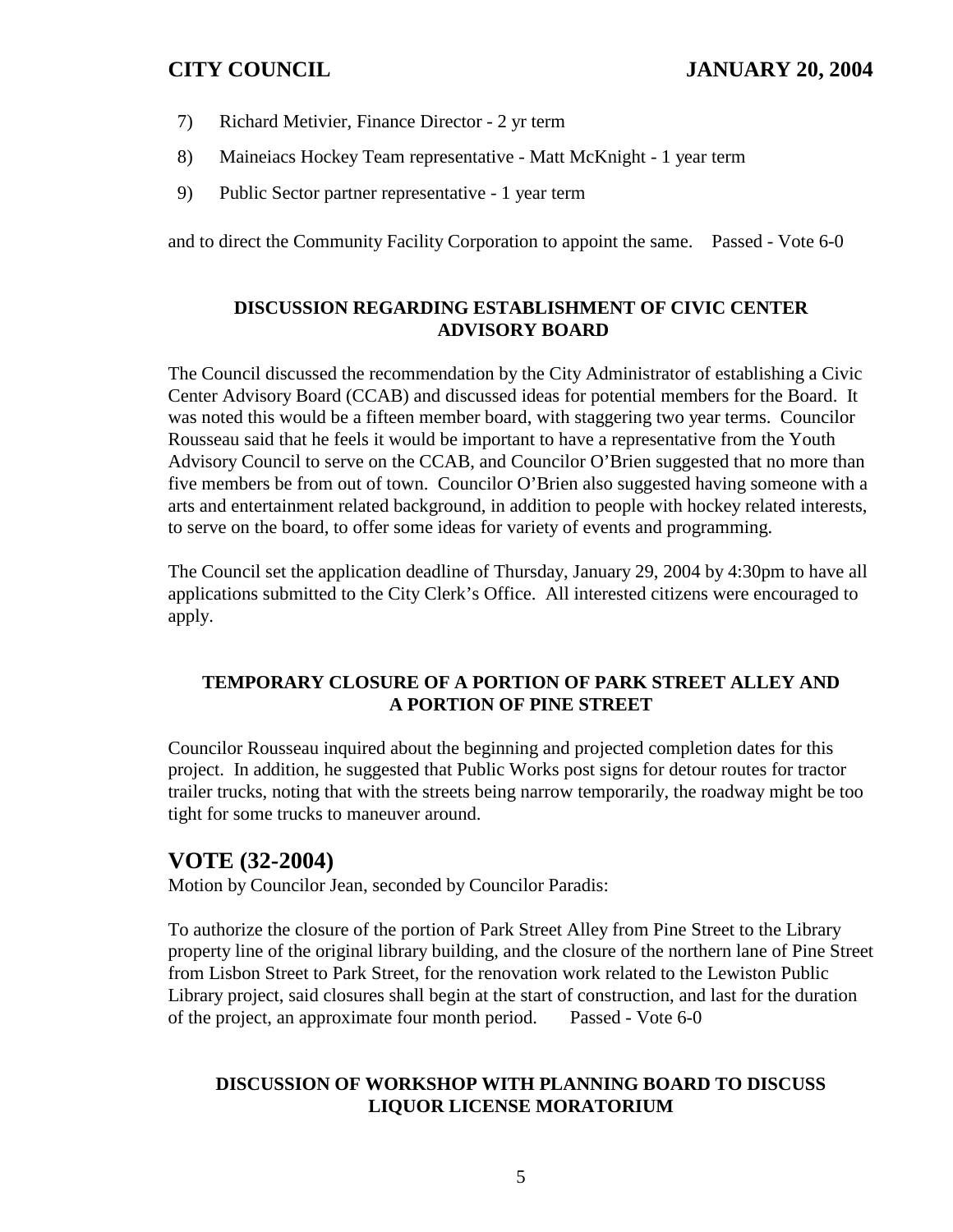# **VOTE (33-2004)**

Motion by Councilor Mendros, seconded by Councilor O'Brien:

To hold a joint workshop with the Planning Board on Tuesday, January 27, 2004 at 6pm to discuss the liquor license moratorium and long-range land use goals for the community. Passed - Vote 6-0

### **APPOINTMENTS TO BOARDS AND COMMITTEES**

The following list of appointments have already been made by the Mayor and the Council President, respectively. These appointments were read publicly by the City Clerk for the record.

### MAYOR'S APPOINTMENTS:

| Board of Appeals for full membership - 5 year terms -                                |  |
|--------------------------------------------------------------------------------------|--|
| Elaine Makas, 10 Sheffield Avenue and Paul Robinson, 200 Gayton Road                 |  |
| Board of Appeals for associate membership - 5 year terms -                           |  |
| Joseph Remillard, 194 Rosedale Street and Carl Simon, 19 Bradley Street              |  |
| Finance Committee - 3 year term -                                                    |  |
| Ronald Paradis, 14 Swale Lane                                                        |  |
| Historical Preservation Review Board - 3 year term -                                 |  |
| William Clifford, Jr., 4 Benson Street and Gracia Eisman, 7 Webster Street           |  |
| Personnel Board - 5 year term -                                                      |  |
| Jaye Mendros Goulet, 135 Hogan Road                                                  |  |
| Planning Board for full membership - 5 year term -                                   |  |
| William Horn, 263 Russell Street                                                     |  |
| Planning Board for associate membership - 5 year term -                              |  |
| Stephen Morgan, 260 South Avenue and John Butler, 20 Ware Street                     |  |
| Council Representative to LAEGC - 2 year term -                                      |  |
| <b>Councilor Connors</b>                                                             |  |
| Council Representative to LACTS Policy Committee as alternate member - 2 year term - |  |
| <b>Councilor Mendros</b>                                                             |  |

### COUNCIL PRESIDENT APPOINTMENTS:

Finance Committee - 2 year terms - Councilors O'Brien and Paradis

Economic Development Committee of the Council - 2 year terms - Councilors Connors and Rousseau

Housing Committee of the Council - 2 year terms - Councilor Rousseau

The following appointments are citizen appointments that the Mayor is nominating and require Council confirmation.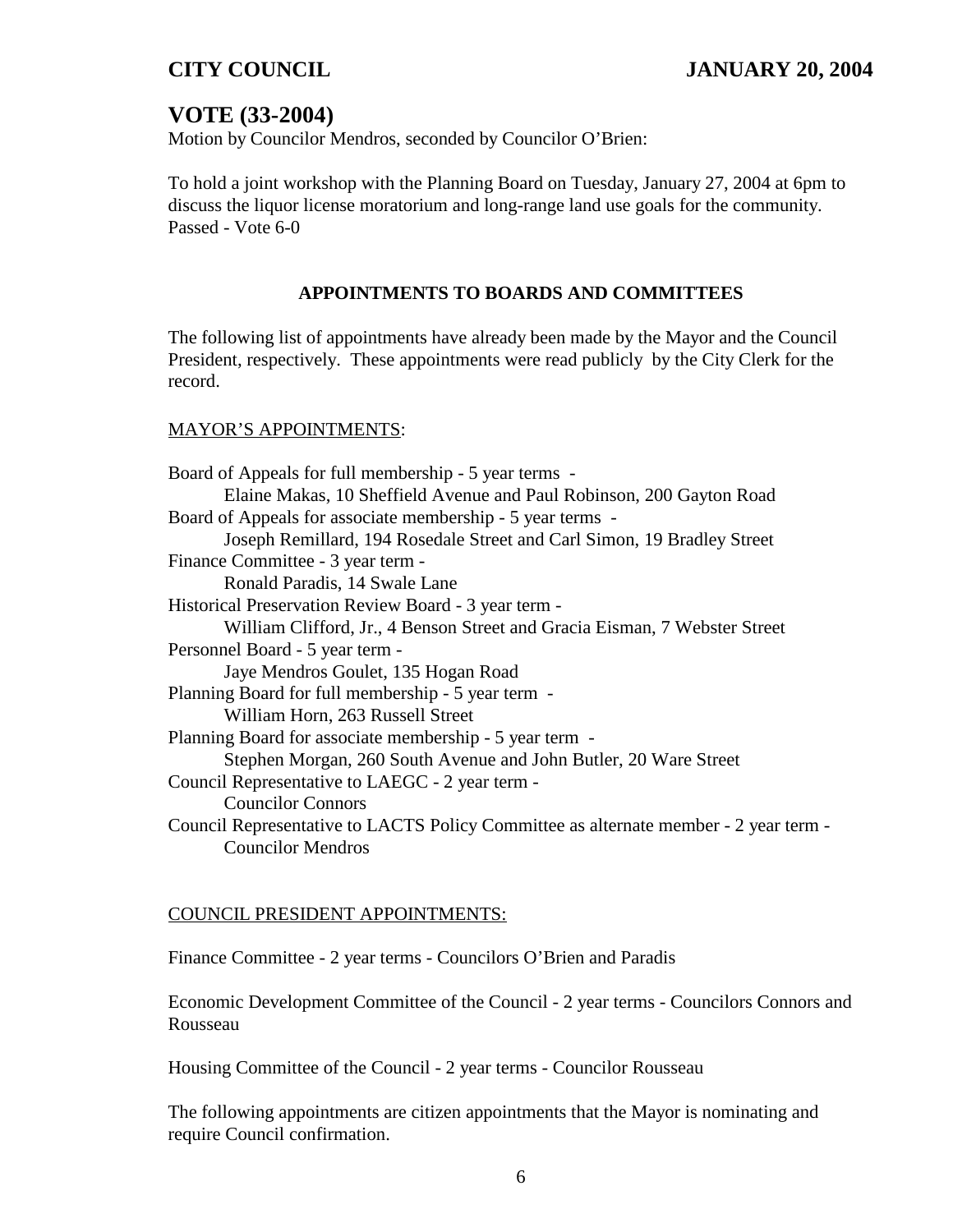# **VOTE (34-2004)**

Motion by Councilor Connors, seconded by Councilor Jean:

Library Board of Trustees - 6 year term - Marc Pitman, 632 Main Street

Cable TV committee - 2 year terms - Paul Robinson, 200 Gayton Road Michael Bonneau, 54 Sherbrooke Avenue Emile Jacques, 31 Pleasant Street Norman L'Heureux, 13 Libby Avenue Joanne Potvin, 125 Rosedale Street

| Downtown Advisory Board - 3 year terms - Claudette Caron, 2 Kavanagh Street |
|-----------------------------------------------------------------------------|
| Charles Gill, 300 Main Street                                               |
| Fredda Wolf, 20 Brentwood Avenue                                            |
| Donna Steckino, Community Credit Union                                      |
|                                                                             |

Downtown Advisory Board - 1 year term - Larry Gilbert, 39 Cote Street

Passed - Vote 6-0

The following appointments are for Council representatives to various committees and are the Mayor's nominations and require Council confirmation.

## **VOTE (35-2004)**

Motion by Councilor O'Brien, seconded by Councilor Jean:

Airport Board of Directors - 2 year term - Councilor Paradis AVCOG General Assembly - 2 year terms - Councilors O'Brien and Rousseau 911 Committee - 2 year term - Councilor Connors

Passed - Vote 6-0

The following appointments are Council appointments in which the Council selects their representative to various boards and committees.

## **VOTE (36-2004)**

Motion by Councilor O'Brien, seconded by Councilor Jean:

Lake Auburn Watershed Commission - 2 year term - Councilor Jean L/A Transit Committee - 2 year term - Councilor Connors Maine Municipal Association's Legislative Policy Comm (MMA LPC) - 2 yr term - Councilor Mendros Loan Qualification Committee (LQC) - 2 year term - Councilor Mendros Joint Comm of the Auburn & Lewiston Councils - 2 yr terms - Councilors Bernier and Rousseau